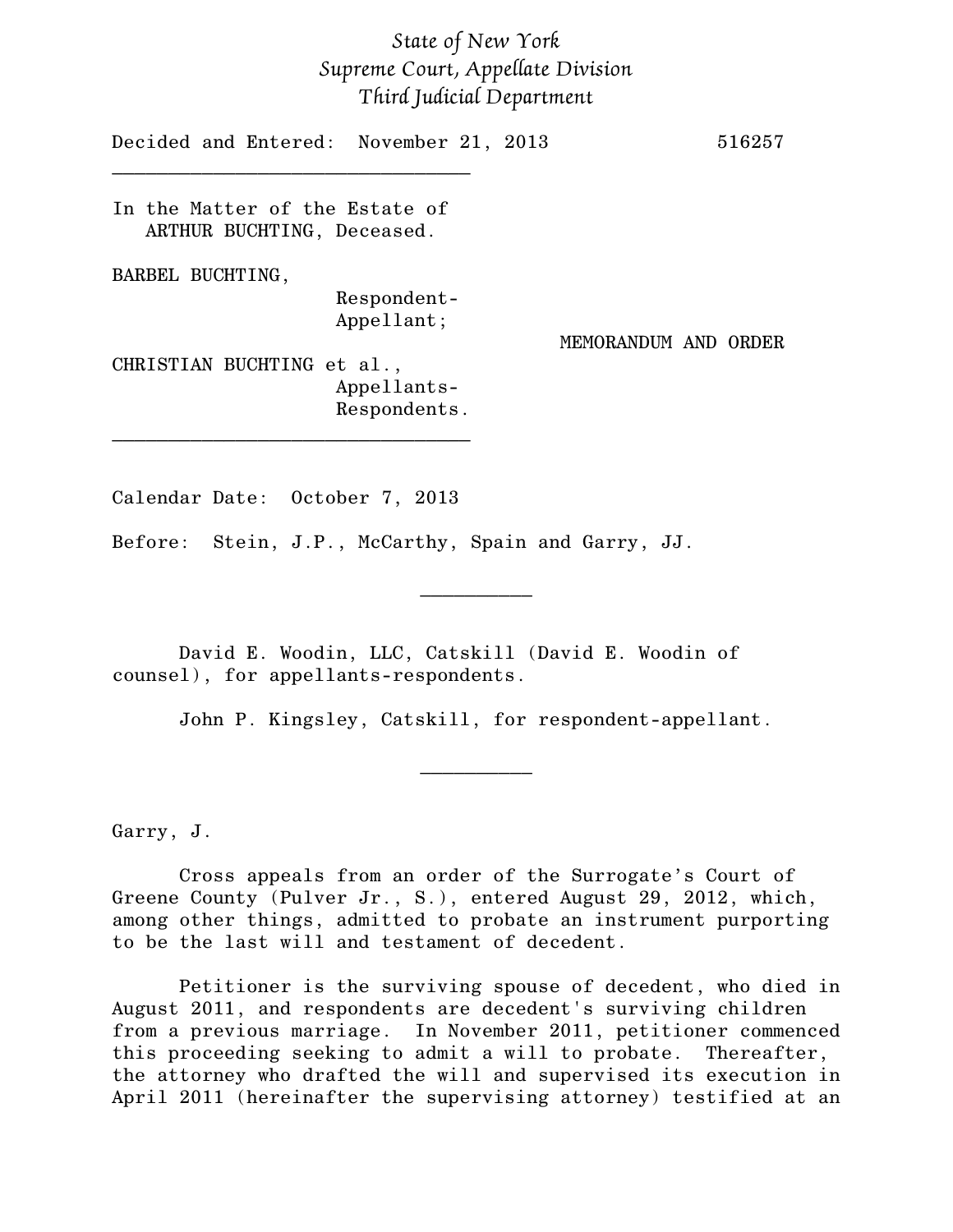## -2- 516257

examination pursuant to SCPA 1404. The two attesting witnesses were also called, but upon taking the stand, both invoked their 5th Amendment rights against self-incrimination and refused to testify. Respondents filed objections based upon lack of due execution, lack of testamentary capacity and undue influence, and thereafter moved to dismiss the petition based upon petitioner's failure to establish due execution. Petitioner cross-moved for summary judgment dispensing with the testimony of the attesting witnesses and admitting the will to probate. Respondents opposed the cross motion, alleging, among other things, that summary judgment would be premature as discovery was incomplete. Surrogate's Court denied both motions, finding that petitioner had made out a prima facie case of due execution, but that summary judgment was improper because of conflicts in the evidence. Nonetheless, the court dismissed respondents' objections and admitted the will to probate. Respondents appeal and petitioner cross-appeals.

Surrogate's Court properly denied respondents' motion to dismiss the petition. To establish that the will was duly executed, petitioner was required to produce the attesting witnesses for examination unless the law permitted the court to dispense with their testimony (see SCPA 1404 [1]). The applicable statutes do not address the invocation of the privilege against self-incrimination by attesting witnesses, but this Court has found that such an invocation is akin to a failure to recall the events surrounding a will's execution and, thus, that a will may be admitted to probate pursuant to SCPA 1405 (3) when one witness invokes the privilege, based on the testimony of the other witness or witnesses and sufficient other proof (see Matter of Hutchinson, 13 AD3d 704, 706-707 [2004]).

Respondents contend that, as both attesting witnesses invoked the privilege here, the requirement in SCPA 1405 (3) for the testimony of "at least [one] other attesting witness" was not satisfied.<sup>1</sup> However, the Court of Appeals has held that SCPA

Contrary to petitioner's contention, the testimony of the supervising attorney does not satisfy this requirement; the record establishes that she was not an attesting witness.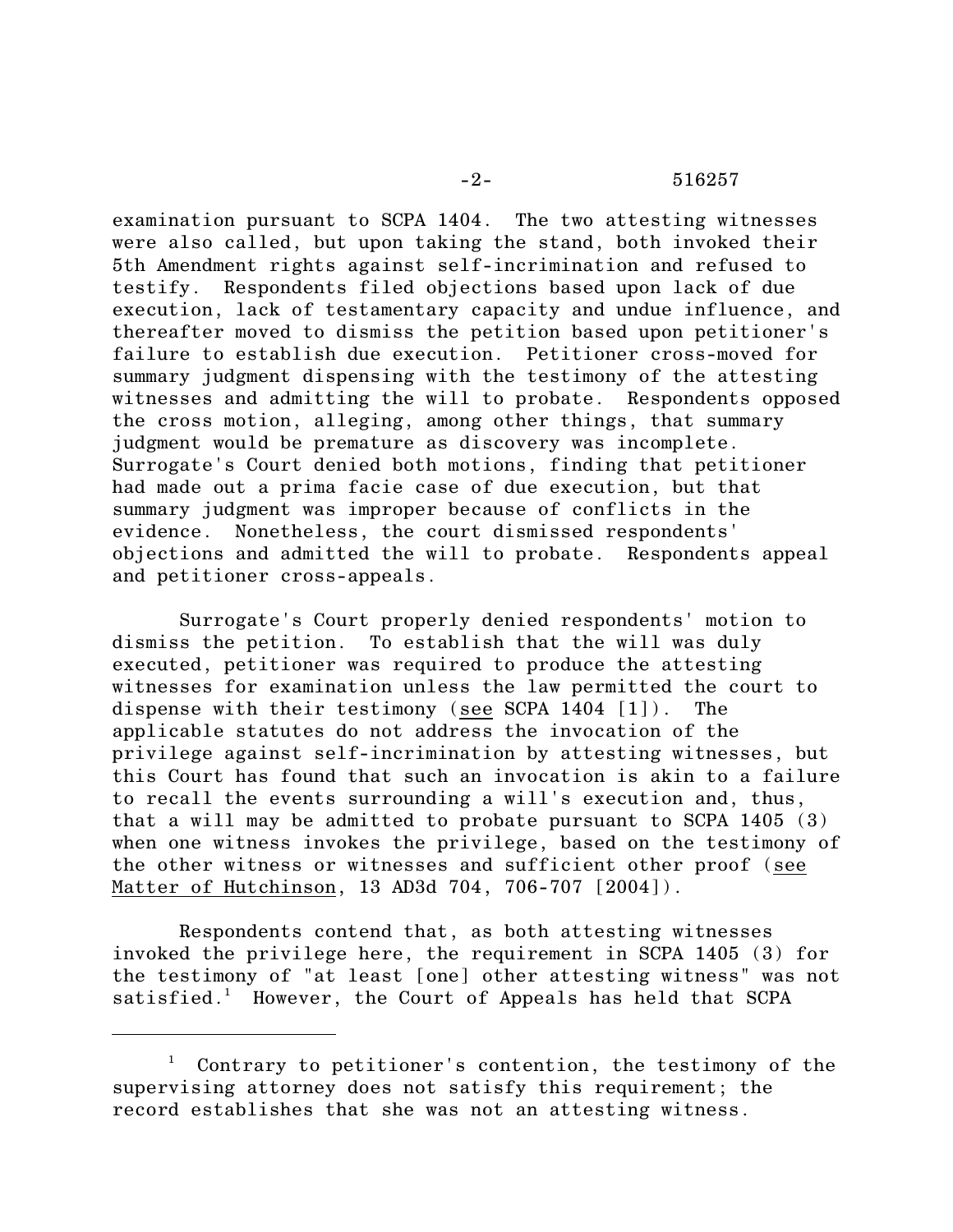1405 (3) was not intended to "revolutionize[] prior practice" by requiring at least one attesting witness to testify in favor of a will (Matter of Collins, 60 NY2d 466, 472 [1983]). Instead, in holding that a will may be admitted to probate under SCPA 1405 (3) when no attesting witness recalls its execution, the Court found that – consistent with prior law – the statute requires attesting witnesses to be "examined, and all relevant testimony elicited" (id. [citation omitted]) but does not impose requirements upon the substance of their testimony. Respondents' claim that an attesting witness who invokes the privilege after taking the stand during an examination pursuant to SCPA 1404 has not been "examined" for this purpose is inconsistent with this interpretation of SCPA 1405 (3) and with this Court's determination in Hutchinson. Further, to preclude the probate of a will as a matter of law because both attesting witnesses refuse to testify on constitutional grounds would come perilously close to drawing a prohibited inference from the invocation of the privilege by nonparties (see State of New York v Markowitz, 273 AD2d 637, 646 [2000], lv denied 95 NY2d 770 [2000]; Jerome Prince, Richardson on Evidence § 5-710 at 303 [Farrell 11th ed, 2008]). The issue thus distills to whether there was sufficient other evidence to establish a prima facie case of due execution, and we find that there was.

 The supervising attorney testified in detail about the execution of the will, describing a ceremony that satisfied the requirements of EPTL 3-2.1. A presumption of due execution arises where, as here, the execution of a will is supervised by the attorney who drafted it (see Matter of Walker, 80 AD3d 865, 866 [2011], lv denied 16 NY3d 711 [2011]; Matter of Doody, 79 AD3d 1380, 1381 [2010]; Matter of Leach, 3 AD3d 763, 764  $[2004]$ ).<sup>2</sup> To rebut this presumption, respondents were required

 $\frac{2}{3}$  Such a presumption may also arise when attesting witnesses sign a self-executing affidavit (see e.g. Matter of Walker, 80 AD3d at 866), but no such effect can be given to the statement allegedly signed by the attesting witnesses here. Such an affidavit has no independent probative effect when a party challenges it by demanding an SCPA 1404 examination (see Margaret V. Turano, Practice Commentaries, McKinney's Cons Laws of NY,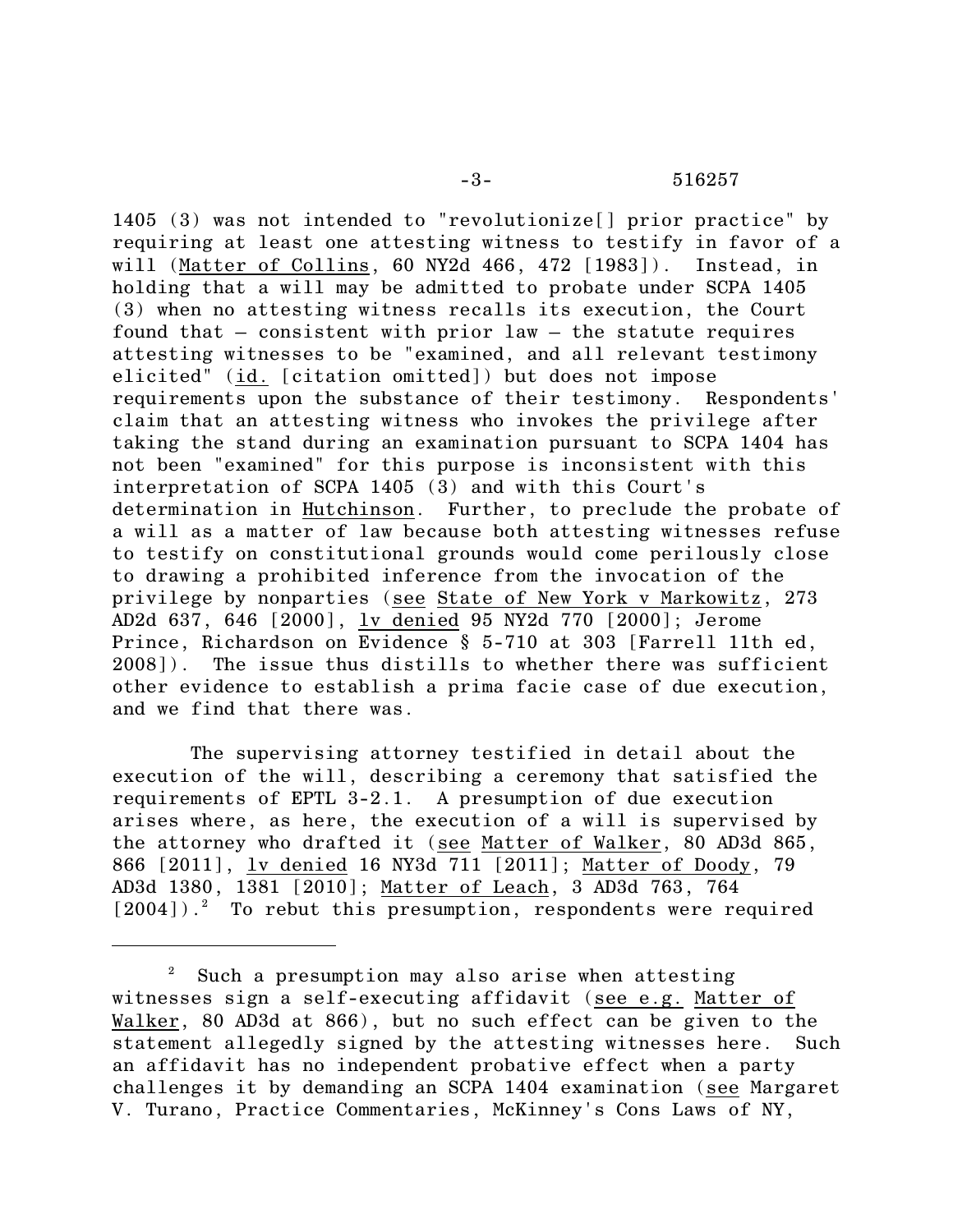-4- 516257

to offer "positive proof that the formal requirements of execution were not met" (Matter of Pilon, 9 AD3d 771, 772 [2004]). Here, no evidence contradicting the testimony of the supervising attorney was produced. A witness's failure to remember a will's execution is "not the same as testifying that the formalities . . . did not occur" (Matter of Ruso, 212 AD2d 846, 847 [1995]; see Matter of Scaccia, 66 AD3d 1247, 1251 [2009]), and neither is a refusal to testify based on constitutional privilege, particularly since – as previously noted – no negative inference may be drawn from such an invocation. Respondents challenge the veracity of the supervising attorney and argue, based upon various minor irregularities in the documents that she drafted, that she was unfamiliar with the necessary procedure – but these claims fail to provide the requisite affirmative proof. Thus, petitioner established a prima facie case of due execution that respondents did not rebut, and Surrogate's Court properly denied the motion to dismiss the petition and dismissed the due execution objection (see Matter of Walker, 80 AD3d at 866).

However, the remaining objections should not have been dismissed. At the close of the SCPA 1404 hearing, the parties agreed that their initial motions would be based upon "the record that is here" – that is, due execution – and depending upon the outcome of those motions, discovery on the remaining issues could follow. Consistent with this agreement, the parties' motions were limited to the issue of due execution. $3$  Summary judgment is unusual in a contested probate proceeding (see e.g. Matter of Castiglione, 40 AD3d 1227, 1229 [2007], lv denied 9 NY3d 806 [2007]) and is premature lacking discovery. Respondents, who

<sup>3</sup> Petitioner did state briefly in a footnote that respondents had introduced no evidence on undue influence or testamentary capacity, but neither mentioned the objections nor addressed the respective burdens of proof.

Book 58A, SCPA 1406 at 266). Further, as respondents were deprived of the opportunity to examine the witnesses about the document by their invocation of the privilege, no presumption arises (compare Matter of Hutchinson, 13 AD3d at 705-706).